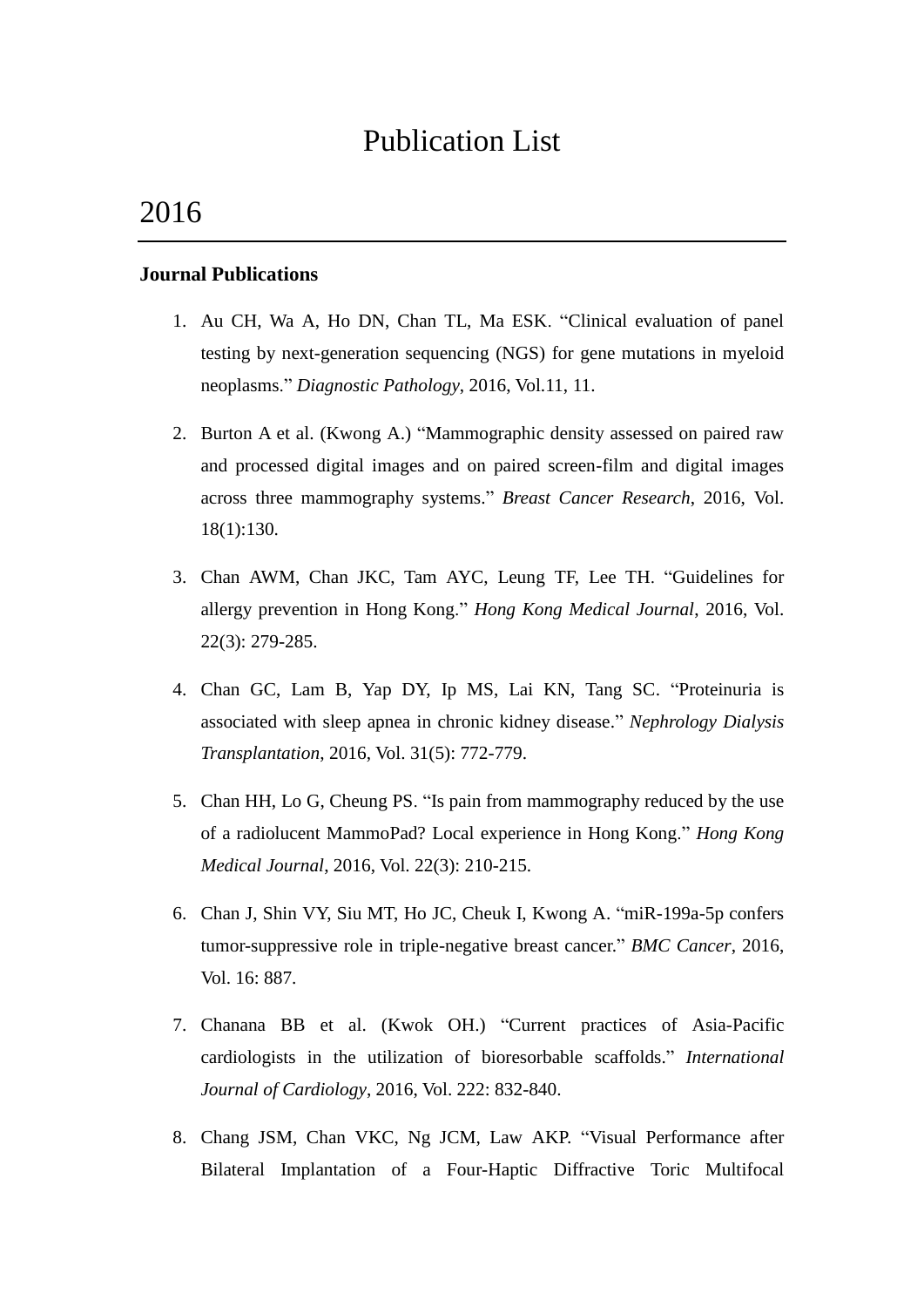Intraocular Lens in High Myopes." *Journal of Ophthalmology*, 2016, Vol. 2016, Article ID 5320105, 12 pages.

- 9. Chang JSM, Law AKP, Ng JCM, Chan VKC. "Comparison of refractive and visual outcomes with centration points 80% and 100% from pupil center toward the coaxially sighted corneal light reflex." *Journal of Cataract & Refractive Surgery*, 2016, Vol. 42(3): 412-419.
- 10. Chen JH, Lam HY, Yip CC, Wong SC, Chan JF, Ma ES, Cheng VC, Tang BS, Yuen KY. "Clinical Evaluation of the New High-Throughput Luminex NxTAG Respiratory Pathogen Panel Assay for Multiplex Respiratory Pathogen Detection." *Journal of Clinical Microbiology*, 2016, Vol. 54(7): 1820-1825.
- 11. Chen SZ, Yuan J, Deng M, Wei J, Zhou J, Wang YXJ. "Chemical exchange saturation transfer (CEST) MR technique for in-vivo liver imaging at 3.0 tesla." *European radiology*, 2016, Vol. 26(6): 1792-1800.
- 12. Cher CY, Leung GM, Au CH, Chan TL, Ma ES, Sim JP, Gill H, Lie AK, Liang R, Wong KF, Siu LL, Tsui CS, So CC, Wong HW, Yip SF, Lee HK, Liu HS, Lau JS, Luk TH, Lau CK, Lin SY, Kwong YL, Leung AY. "Next generation sequencing with a myeloid gene panel in core-binding factor AML showed KIT activation loop and TET2 mutations predictive of outcome." *Blood Cancer Journal,* 2016, Vol. 6(7):e442
- 13. Cheung KY, Choi DKY, Lee AWM, Tung Y, Law CK. "The brief history of radiation oncology in Hong Kong." *Chinese Journal of Radiation Oncology*, 2016, Vol. 25(1): 1-3.
- 14. Couch FJ et al. (Kwong A.) "Identification of four novel susceptibility loci for oestrogen receptor negative breast cancer." *Nature Communications*, 2016, Vol. **7**, Article no: 11375.
- 15. Deng M, Chen SZ, Yuan J, Chan Q, Zhou J, Wang YX. "Chemical Exchange Saturation Transfer (CEST) MR Technique for Liver Imaging at 3.0 Tesla: an Evaluation of Different Offset Number and an After-Meal and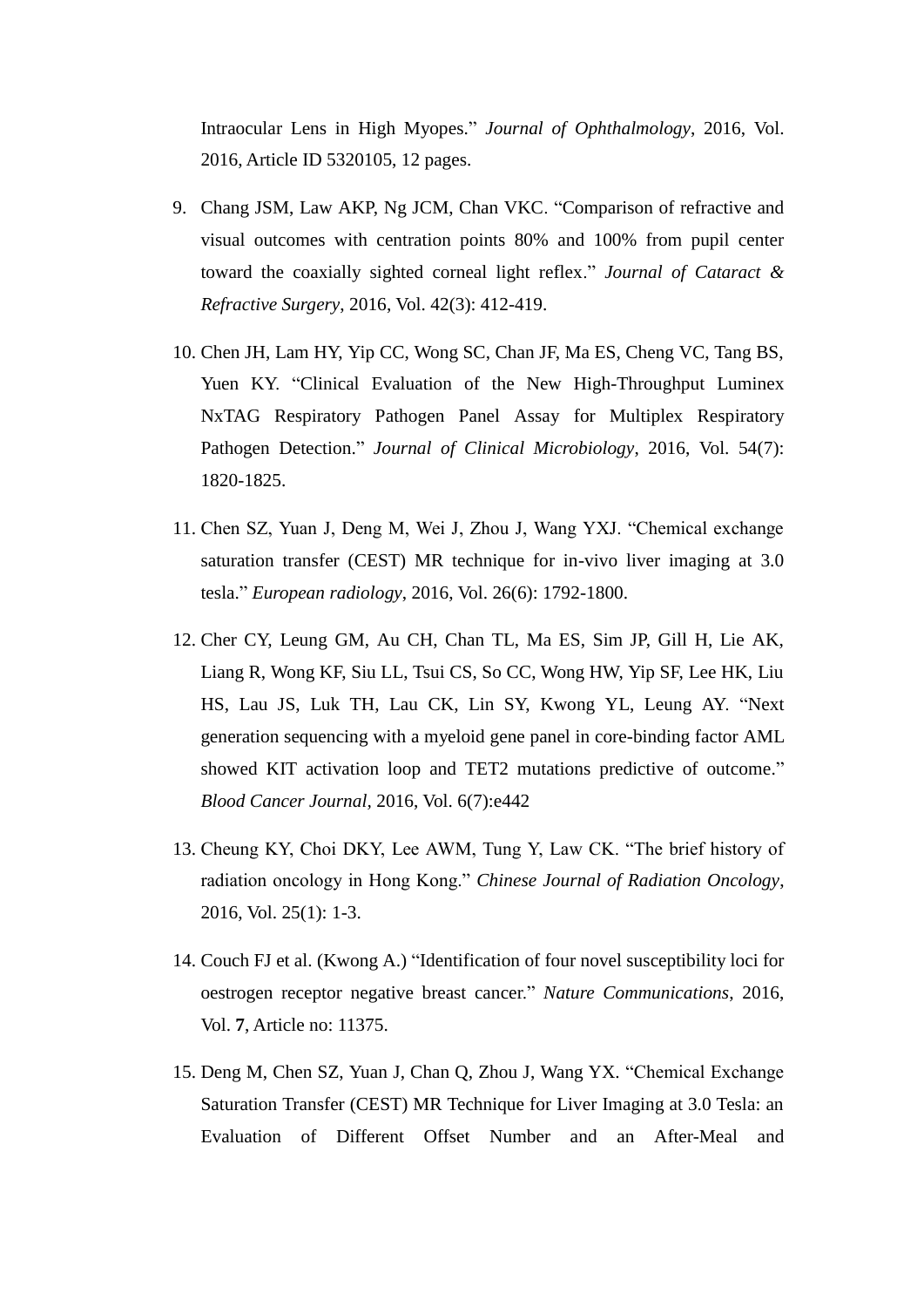Over-Night-Fast Comparison." *Molecular Imaging and Biology*, 2016, Vol. 18(2): 274-282.

- 16. Deng M, Yuan J, Chen WT, Chan Q, Griffith JF, Wang YX. "Evaluation of Glycosaminoglycan in the Lumbar Disc Using Chemical Exchange Saturation Transfer MR at 3.0 Tesla: Reproducibility and Correlation with Disc Degeneration." *Biomedical and Environmental Sciences*, 2016, Vol. 29(1): 47-55.
- 17. Dunning AM et al. (Kwong A.) "Breast cancer risk variants at 6q25 display different phenotype associations and regulate ESR1, RMND1 and CCDC170." *Nature Genetics*, 2016, Vol. 48(4): 374-386.
- 18. Huang FY, Chan AO, Rashid A, Wong DK, Seto WK, Cho CH, Lai CL, Yuen MF. "Interleukin-1[beta] increases the risk of gastric cancer through induction of aberrant DNA methylation in a mouse model." *Oncology Letters*, 2016, Vol. 11(4): 2919-2924.
- 19. Kwong A, Shin VY, Au CH, Law FB, Ho DN, Ip BK, Wong AT, Lau SS, To RM, Choy G, Ford JM, Ma ES, Chan TL. "Detection of Germline Mutation in Hereditary Breast and/or Ovarian Cancers by Next-Generation Sequencing on a Four-Gene Panel" *Journal of Molecular Diagnostics*, 2016, Vol. 18(4): 580-594.
- 20. Kwong A, Shin VY, Cheuk IW, Chen J, Au CH, Ho DN, Chan TL, Ma ES, Akbari MR, Narod SA. "Germline RECQL mutations in high risk Chinese breast cancer patients." *Breast Cancer Research and Treatment*, 2016, Vol. 157(2): 211-215.
- 21. Kwong A, Shin VY, Ho JCW, Kang E, Nakamura S, Teo SH, Lee ASG, Sng JH, Ginsburg OM, Kurian AW, Weitzel JN, Siu MT, Law FNF, Chan TL, Narod SA, Ford JM, Ma ESK, Kim SW. "Comprehensive spectrum of BRCA1 and BRCA2 deleterious mutations in breast cancer in Asian countries." *Journal of Medical Genetics*, 2016, Vol. 53(1): 15-23.
- 22. Lam HY, Wong AT, Tsao YC, Tang BS. "Prevalence and phylogenetic characterization of human enterovirus D68 among children with respiratory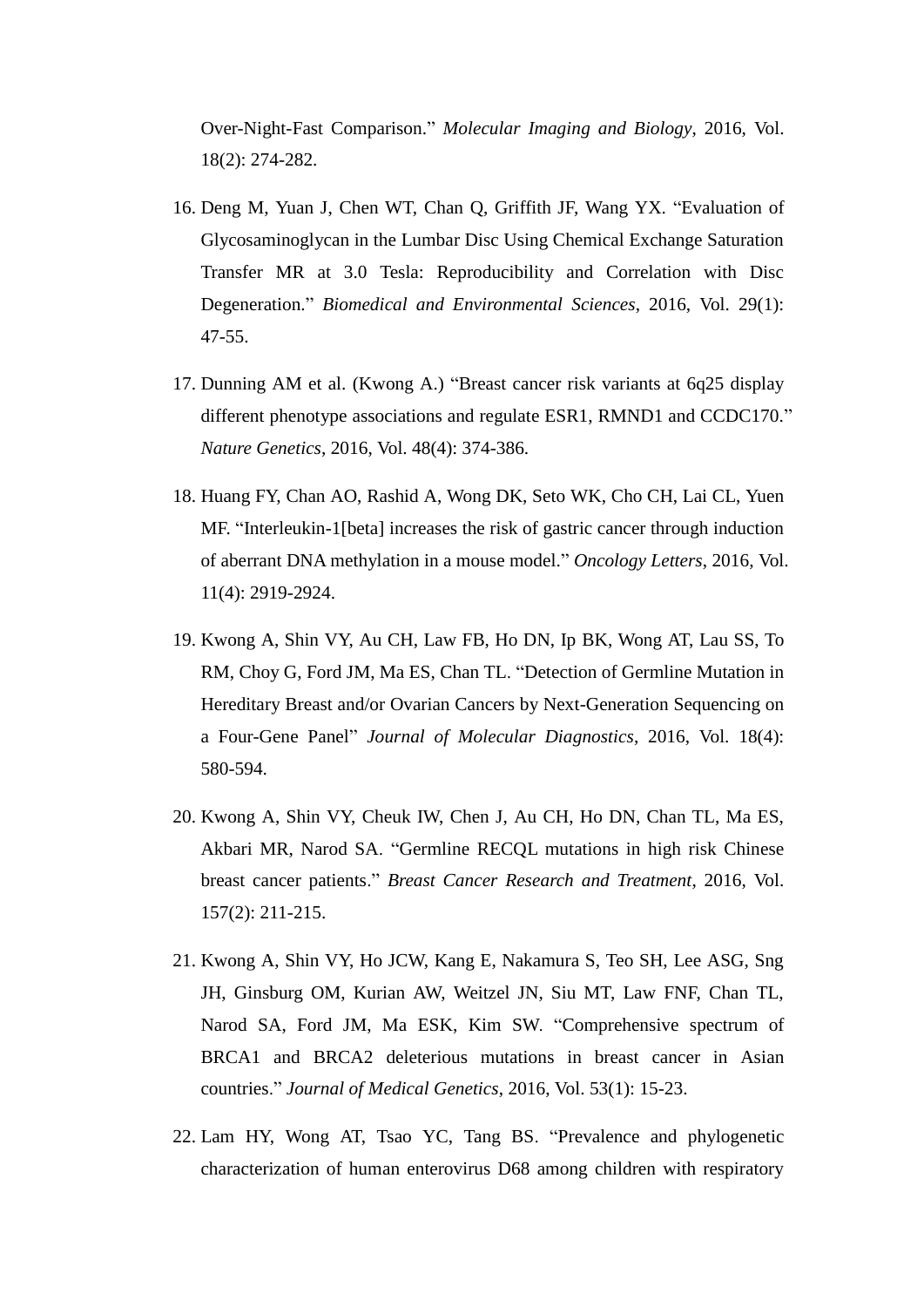infection in Hong Kong." *Diagnostic Microbiology and Infectious Disease*, 2016, Vol. 85(2): 174-176.

- 23. Lau SK, Lam CS, Ngan AH, Chow WN, Wu AKL, Tsang DNC, Tse CWD, Que TL, Tang BSF, Woo PCY. "Matrix-assisted laser desorption ionization time-of-flight mass spectrometry for rapid identification of mold and yeast cultures of Penicillium marneffei." *BMC Microbiology*, 2016, Vol. 16: 36
- 24. Lam SSY, Ho ESK, He BL, Wong WW, Cher CY, Ng NKL, Man CH, Gill H, Cheung AMS, Ip HW, So CC, Tamburini J, So CW, Ho DN, Au CH, Chan TL, Ma ES, Liang R, Kwong YL, Leung AYH. "Homoharringtonine (omacetaxine mepesuccinate) as an adjunct for FLT3-ITD acute myeloid leukemia." *Science Translational Medicine*, 2016, Vol. 8(359): 359ra129.
- 25. Lau SSS, Cheung PSY, Wong TT, Ma MKG, Kwan WH. "Comparison of clinical and pathological characteristics between screen-detected and self-detected breast cancers: a Hong Kong study." *Hong Kong Medical Journal*, 2016, Vol. 22(3): 202-209.
- 26. Law BKH, King AD, Bhatia KS, Ahuja AT, Kam MKM, Ma BB, Ai QY, Mo FKF, Yuan J, Yeung DKW. "Diffusion-Weighted Imaging of Nasopharyngeal Carcinoma: Can Pretreatment DWI Predict Local Failure Based on Long-Term Outcome?" *American Journal of Neuroradiology*, 2016, Vol. 37(9): pp1706-1712
- 27. Lawrenson K et al. (Kwong A.) "Functional mechanisms underlying pleiotropic risk alleles at the 19p13.1 breast-ovarian cancer susceptibility locus." *Nature Communications*, 2016, Vol. 7: 12675.
- 28. Leung RC, Yau TC, Chan MC, Chan SW, Chan TW, Tsang YY, Wong TT, Chao C, Yoshizawa C, Soong IS, Kwan WH, Kwok CC, Suen JS, Ngan RK, Cheung PS. "The Impact of the Oncotype DX Breast Cancer Assay on Treatment Decisions for Women With Estrogen Receptor-Positive, Node-Negative Breast Carcinoma in Hong Kong." *Clinical Breast Cancer*, 2016, Vol. 16(5): 372-378.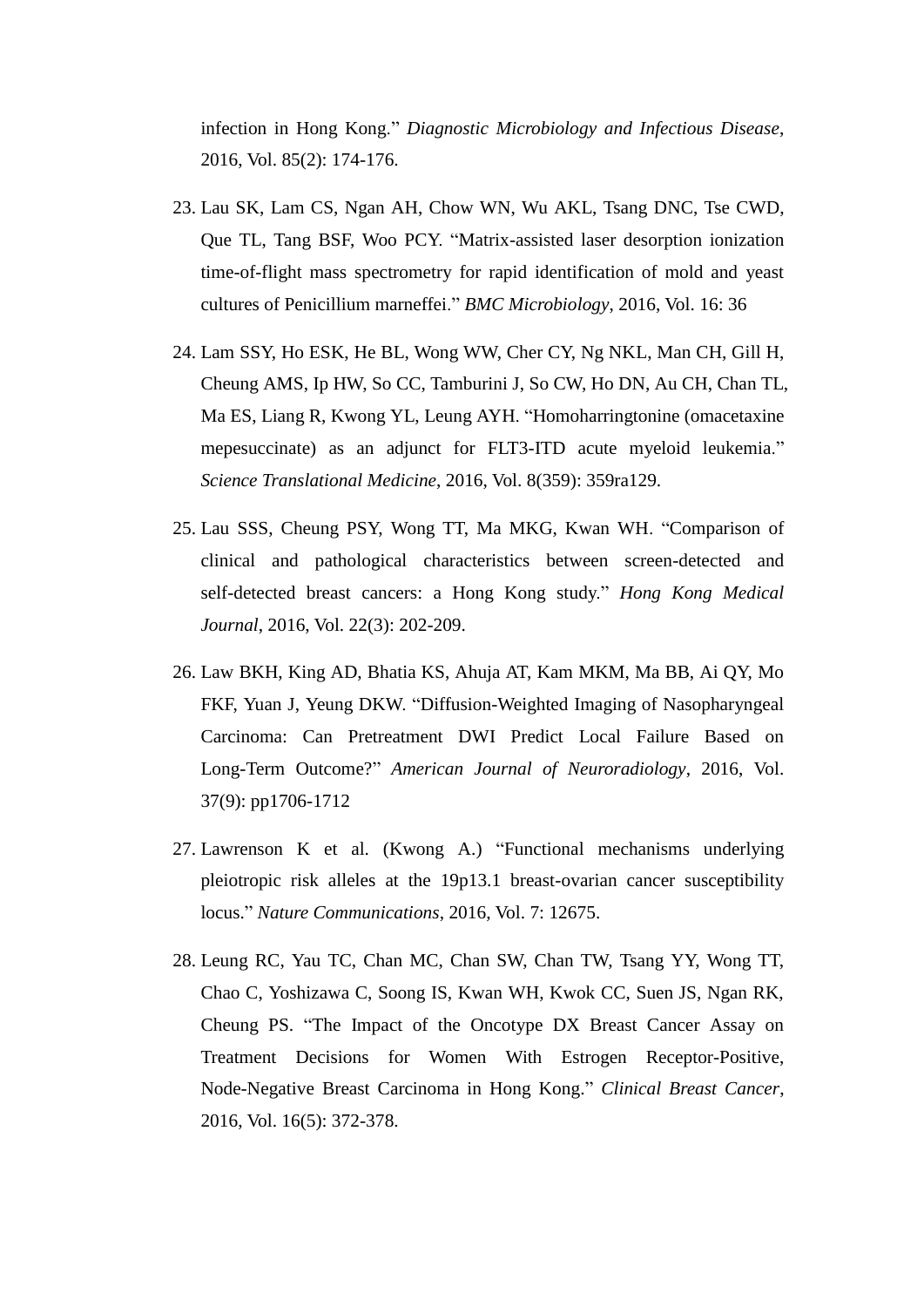- 29. Li Q, Chan SY, Wong KK, Wei R, Leung YO, Ding AY, Hui TC, Cheung C, Chua SE, Sham PC, Wu EX, McAlonan GM. "Tspyl2 Loss-of-Function Causes Neurodevelopmental Brain and Behavior Abnormalities in Mice." *Behavior Genetics*, 2016, Vol. 46(4): 529-537.
- 30. Ma ESK, Wang CLN, Wong ATC, Choy G, Chan TL. "Target fluorescence in-situ hybridization (Target FISH) for plasma cell enrichment in myeloma." *Molecular Cytogenetics*, 2016, Vol. 9: 63
- 31. Matthews NC, Pfeffer PE, Mann EH, Kelly FJ, Corrigan CJ, Hawrylowicz CM, Lee TH. "Urban Particulate Matter-Activated Human Dendritic Cells Induce the Expansion of Potent Inflammatory Th1, Th2, and Th17 Effector Cells." *American Journal of Respiratory Cell and Molecular Biology*, 2016, Vol. 54(2): 250-262.
- 32. McCormack VA et al. (Kwong A.) "International Consortium on Mammographic Density: Methodology and population diversity captured across 22 countries." *Cancer Epidemiology*, 2016, Vol. 40: 141-151.
- 33. Meeks HD et al. (Kwong A.) "BRCA2 Polymorphic Stop Codon K3326X and the Risk of Breast, Prostate, and Ovarian Cancers." *Journal of the National Cancer Institute*, 2016, Vol. 108(2): djv315.
- 34. Mok GSP, Zhang D, Chen SZ, Yuan J, Griffith JF, Wang YXJ. "Comparison of three approaches for defining nucleus pulposus and annulus fibrosus on sagittal magnetic resonance images of the lumbar spine." *Journal of Orthopaedic Translation*, 2016, Vol.6: 34-41.
- 35. Mok VC, Lam BY, Wang Z, Liu W, Au L, Leung EY, Chen S, Yang J, Chu WC, Lau AY, Chan AY, Shi L, Fan F, Ma SH, Ip V, Soo YO, Leung TW, Kwok TC, Ho CL, Wong LK, Wong A. "Delayed-onset dementia after stroke or transient ischemic attack." *Alzheimer's and Dementia*, 2016, Vol. 12(11): 1167-1176.
- 36. Nakamura S, Kwong A, Kim SW, Lau P, Patmasiriwat P, Dofitas R, Aryandono T, Hu Z, Huang CS, Ginsburg O, Rashid MU, Sarin R, Teo SH. "Current Status of the Management of Hereditary Breast and Ovarian Cancer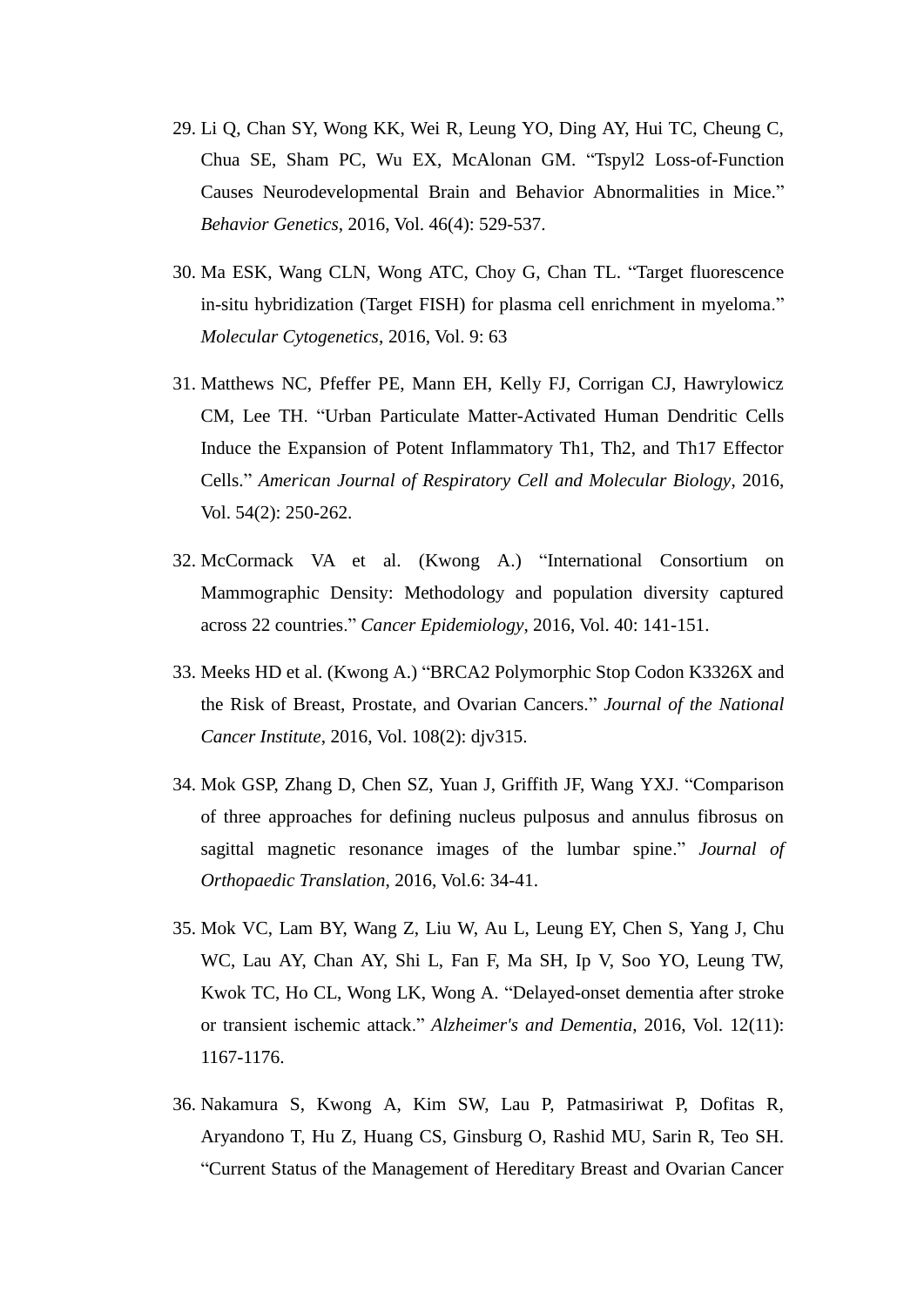in Asia: First Report by the Asian BRCA Consortium." *Public Health Genomics*, 2016, Vol. 19(1): 53-60.

- 37. Ng AL, Chan TC, Cheng AC. "Conventional versus accelerated corneal collagen cross-linking in the treatment of keratoconus." *Clinical & Experimental Ophthalmology*, 2016, Vol. 44(1): 8-14.
- 38. Ng DS, Kwok AK, Tong JM, Chan CW, Li WW. "Bevacizumab for neovascular age-related macular degeneration in Chinese patients in a clinical setting." *International Journal of Ophthalmology*, 2016, Vol. 9(3): 424-430.
- 39. Peng X, Ying L, Liu Y, Yuan J, Liu X, Liang D. "Accelerated exponential parameterization of T2 relaxation with model-driven low rank and sparsity priors (MORASA)." *Magnetic Resonance in Medicine*, 2016, Vol. 76(6): 1865-1878.
- 40. Rebbeck TR et al. (Kwong A.) "Inheritance of deleterious mutations at both BRCA1 and BRCA2 in an international sample of 32,295 women." *Breast Cancer Research*, 2016, Vol. 18(1): 112.
- 41. Shin VY, Kwong A. "Response to: Comment on 'Circulating cell-free miRNAs as biomarker for triple-negative breast cancer'." *British Journal of Cancer*, 2016, Vol. 114(10): e6.
- 42. Silvestri V et al. (Kwong A.) "Male breast cancer in BRCA1 and BRCA2 mutation carriers: pathology data from the Consortium of Investigators of Modifiers of BRCA1/2." *Breast Cancer Research*, 2016, Vol. 18(1): 15.
- 43. To KK, Lee KC, Wong SS, Sze KH, Ke YH, Lui YM, Tang BS, Li IW, Lau SK, Hung IF, Law CY, Lam CW, Yuen KY. "Lipid metabolites as potential diagnostic and prognostic biomarkers for acute community acquired pneumonia." *Diagnostic Microbiology and Infectious Disease*, 2016, Vol. 85(2): 249-254
- 44. Vigorito E et al. (Kwong A) "Fine-Scale Mapping at 9p22.2 Identifies Candidate Causal Variants That Modify Ovarian Cancer Risk in BRCA1 and BRCA2 Mutation Carriers." *PLoS One*, 2016, Vol. 11(7): e0158801.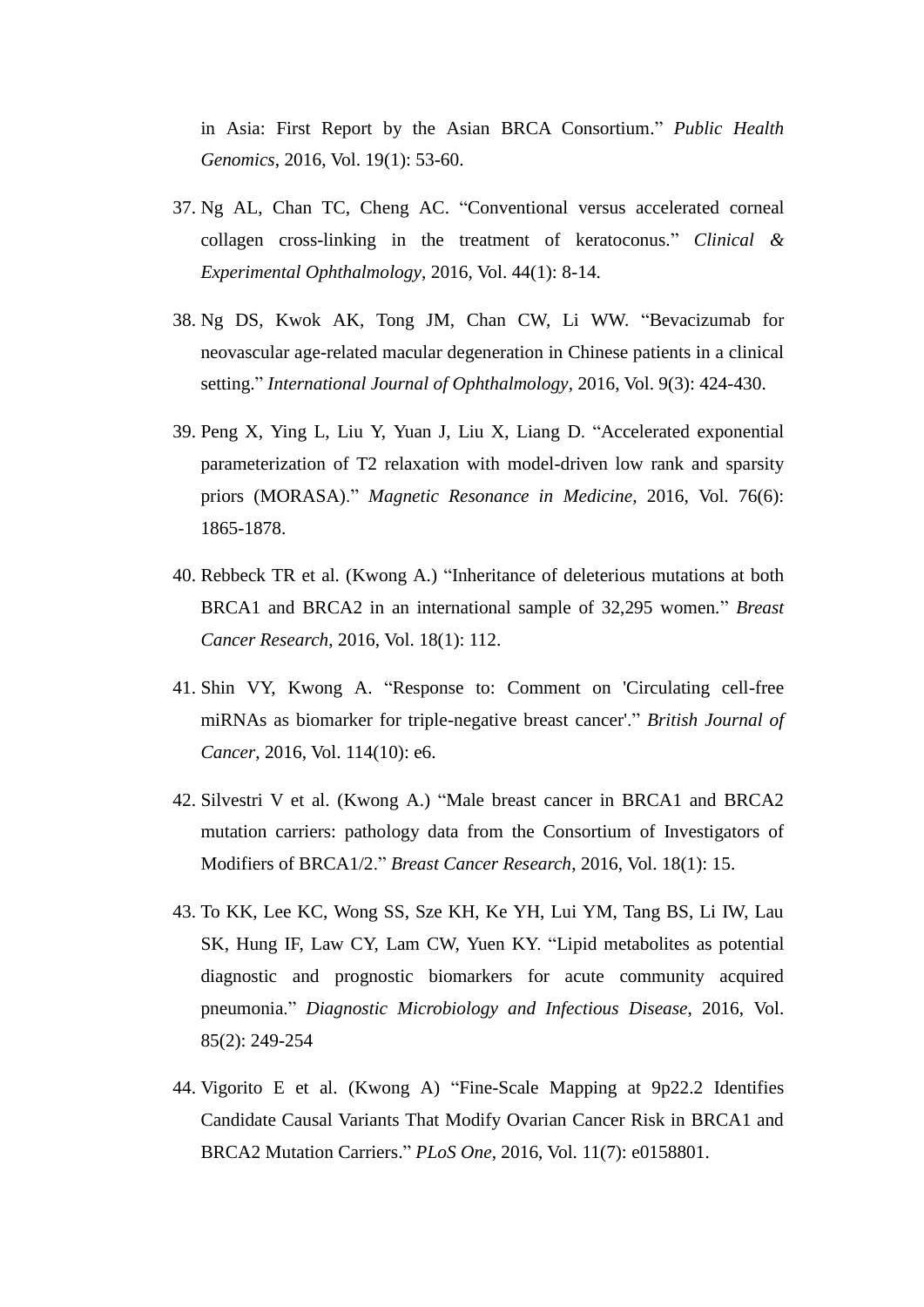- 45. Wang L, Yuan J, Zhang SJ, Gao M, Wang YC, Wang YX, Ju S. "Myocardial T1 rho mapping of patients with end-stage renal disease and its comparison with T1 mapping and T2 mapping: A feasibility and reproducibility study." *Journal of Magnetic Resonance Imaging*, 2016, Vol. 44(3): 723-731.
- 46. Wong A, Lau AY, Yang J, Wang Z, Liu W, Lam BY, Au L, Shi L, Wang D, Chu WC, Xiong Y, Lo ES, Law LS, Leung TW, Lam LC, Chan AY, Soo YO, Leung EY, Wong LK, Mok VC. "Neuropsychiatric Symptom Clusters in Stroke and Transient Ischemic Attack by Cognitive Status and Stroke Subtype: Frequency and Relationships with Vascular Lesions, Brain Atrophy and Amyloid." *PLoS One*, 2016, Vol. 11(9): e0162846.
- 47. Wong AS, Lao TT, Cheung CW, Yeung SW, Fan HL, Ng PS, Yuen PM, Sahota DS. "Reappraisal of endometrial thickness for the detection of endometrial cancer in postmenopausal bleeding: a retrospective cohort study." *BJOG*, 2016, Vol. 123(3): 439-446
- 48. Yang B, Geng H, Kong CW, Lam WW, Cheung KY, Yu SK. "Dose rate versus gantry speed test in RapidArc commissioning: a feasibility study using ArcCHECK." *Biomedical Physics & Engineering Express*, 2016, Vol. 2(6): 067003
- 49. Yuan J, Lo G, King AD. "Functional magnetic resonance imaging techniques and their development for radiation therapy planning and monitoring in the head and neck cancers." *Quantitative Imaging in Medicine and Surgery,* 2016, Vol. 6(4): 430-448.
- 50. Yuan J, Wong OL, Lo GG, Chan HL, Wong TT, Cheung SY. "Statistical assessment of bi-exponential diffusion weighted imaging signal characteristics induced by intravoxel incoherent motion in malignant breast tumors." *Quantitative Imaging in Medicine and Surgery,* 2016, Vol. 6(4): 418-429
- 51. Zeng C et al. (Kwong A.) "Identification of independent association signals and putative functional variants for breast cancer risk through fine-scale mapping of the 12p11 locus." *Breast Cancer Research*, 2016, Vol. 18(1): 64.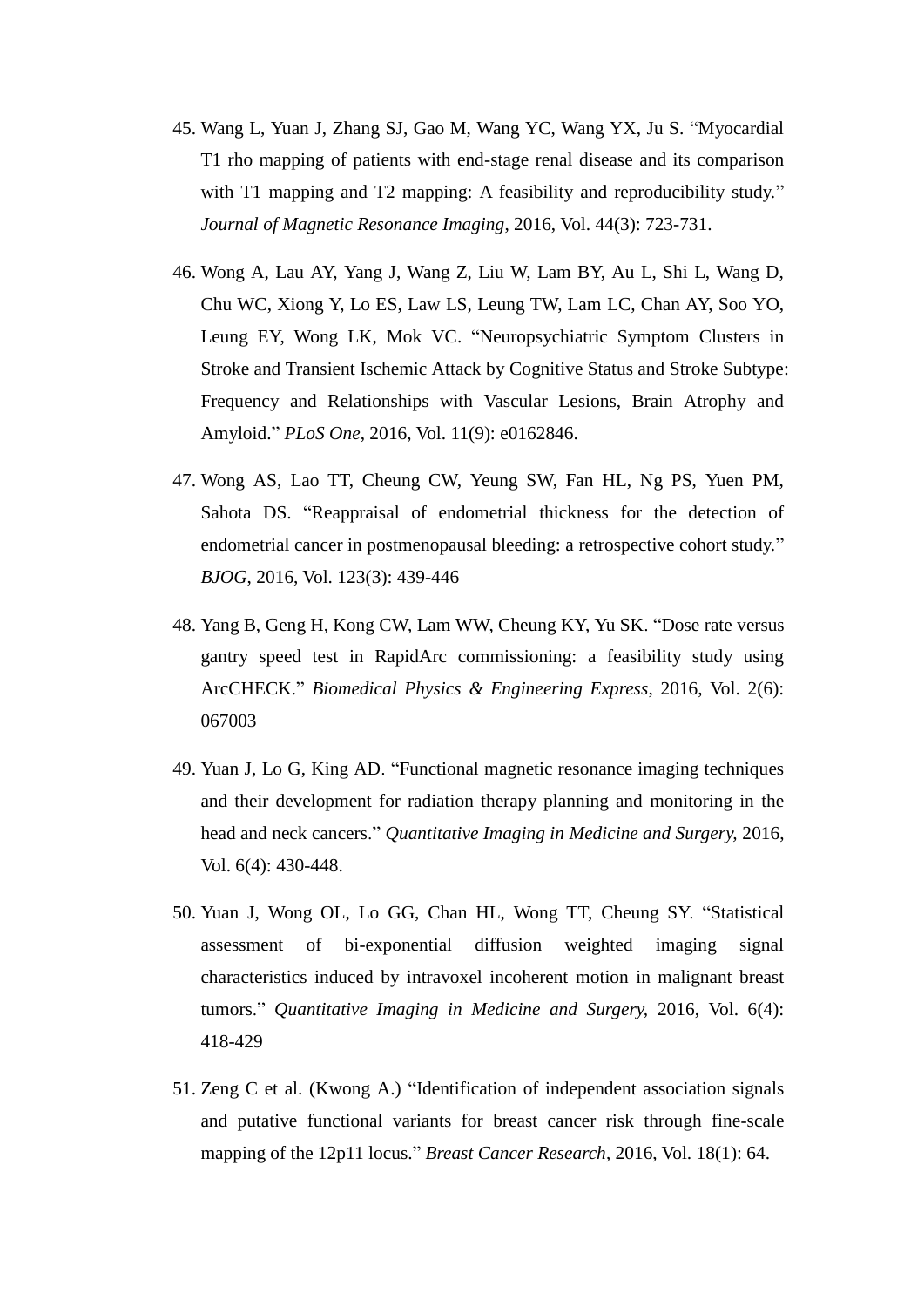52. Zhao F, Yuan J, Lu G, Zhang LH, Chen ZY, Wang YXJ. "T1ρ relaxation time in brain regions increases with ageing: an experimental MRI observation in rats." *The British Journal of Radiology*, 2016, Vol. 89(1057): 20140704.

## **Review Article**

- 53. Kwong A. "Genetic testing for hereditary breast cancer in Asia-moving forward." *Chinese Clinical Oncology*, 2016, Vol. 5(3): 47.
- 54. Lai KN, Leung JC, Tang SC. "Recent advances in the understanding and management of IgA nephropathy." *F1000Research*, 2016, Vol.5: 161
- 55. Lai KN, Tang SC, Schena FP, Novak J, Tomino Y, Fogo AB, Glassock RJ. "IgA nephropathy." *Nature Reviews Disease Primers*, 2016, Vol. 2: 16001.
- 56. Shih KC, Chan TC, Ng AL, Lai JS, Li WW, Cheng AC, Fan DS. "Use of Atropine for Prevention of Childhood Myopia Progression in Clinical Practice." *Eye & Contact Lens: Science & Clinical Practice*, 2016, Vol. 42(1): 16-23.
- 57. Tang SC, Chan GC, Lai KN. "Recent advances in managing and understanding diabetic nephropathy." *F1000Research*, 2016, Vol.5: 1044.

## **Interesting Image**

58. Chen SR, Cheung SK, Wong KN, Wong KK, Ho CL. "68Ga-DOTATOC and 68Ga-PSMA PET/CT Unmasked a Case of Prostate Cancer With Neuroendocrine Differentiation." *Clinical Nuclear Medicine*, 2016, Vol. 41(12): 959-960.

#### **Case Report**

59. Chang JSM, Ng JCM, Chan VKC, Law AKP. "Cataract Surgery with a New Fluidics Control Phacoemulsification System in Nanophthalmic Eyes." *Case Reports in Ophthalmology*, 2016, Vol.7:218-226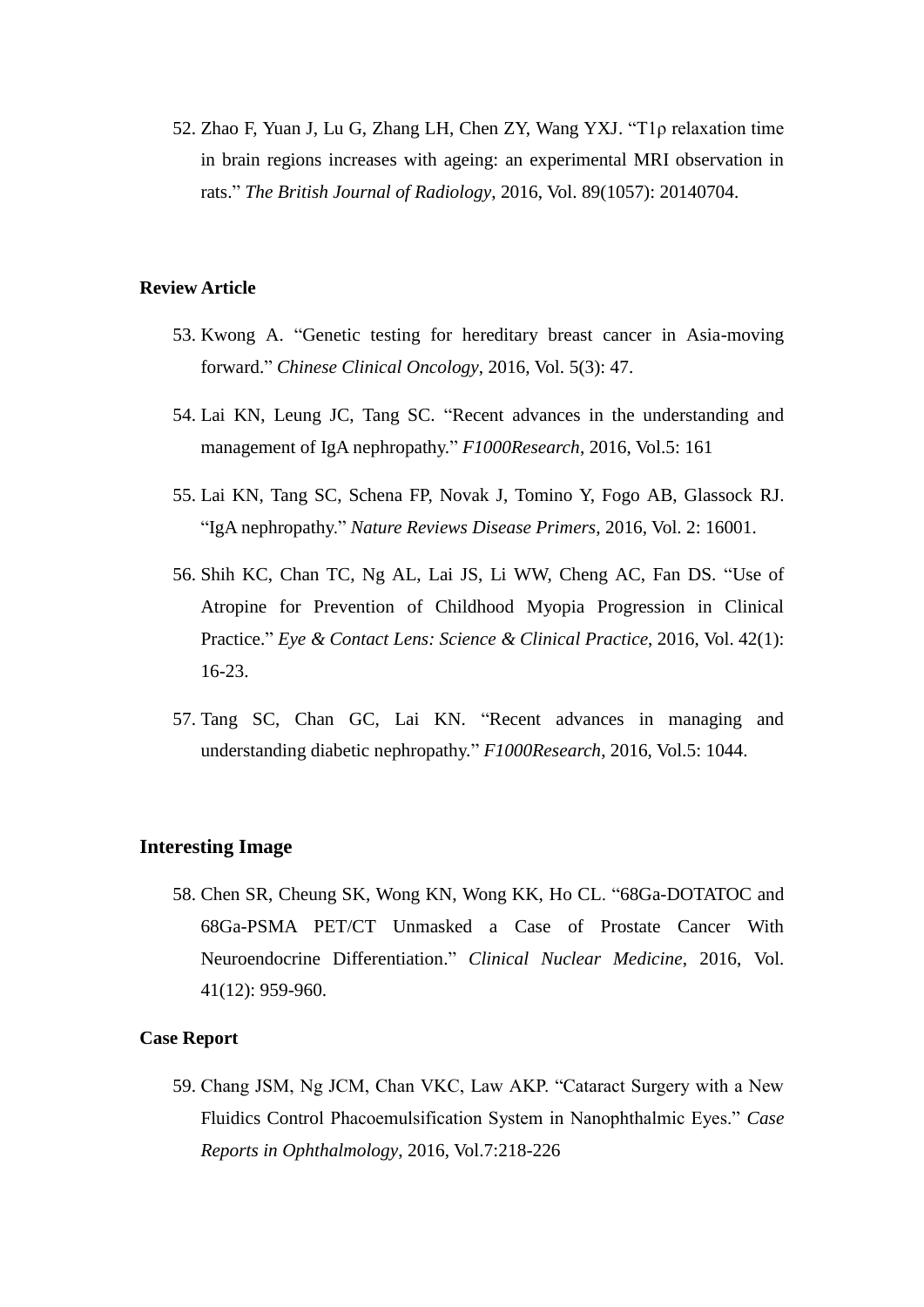#### **Author's reply**

60. Chan AW, Chan JK, Tam AY, Leung TF, Lee TH. "Authors' reply to 'Physical activity is also an allergy prevention measure'" *Hong Kong Medical Journal*, 2016, Vol. 22(5):514

## **Oral & Poster Presentations**

#### The Royal College of Pathologists of Australasia, Pathology Update 2016

61. Lo VM. "Unusual cause of Pseudohyperkalaemia in primary care clinic." *RCPA Pathology Update*, Melbourne, Australia, 26-28 February 2016; also appeared in *Pathology*, 2016, Vol. 48(S1): S13.

## European Society of Radiology, European Congress of Radiology 2016

Oral Presentation

62. Lee R, Lo GG, Ai V, Chan K, Yuen C, Chung W, Hung M. "3 Tesla MRI Evaluation of Pectus Carinatum with Breath-hold Imaging." *European Congress of Radiology*, Vienna, Austria, 2-6 March 2016.

#### Poster Presentation

63. Yang B, Geng H, Lam WW, Wong WKR, Cheung KY, Yu SK. "Influence of X-ray energy spectrum in the post-reconstruction method for beam hardening correction in polyenergetic CT reconstruction." *European Congress of Radiology*, Vienna, Austria, 2-6 March 2016.

## European Society for Radiotherapy & Oncology (ESTRO 35)

Poster Presentation

64. Chiu TL, Yang B, Geng H, Lam WW, Kong CW, Cheung KY, Yu SK. "Development of a fluorescent screen based QA system for dose verification of afterloading HDR unit." *ESTRO 35*, Turin, Italy, 29 April - 3 May 2016;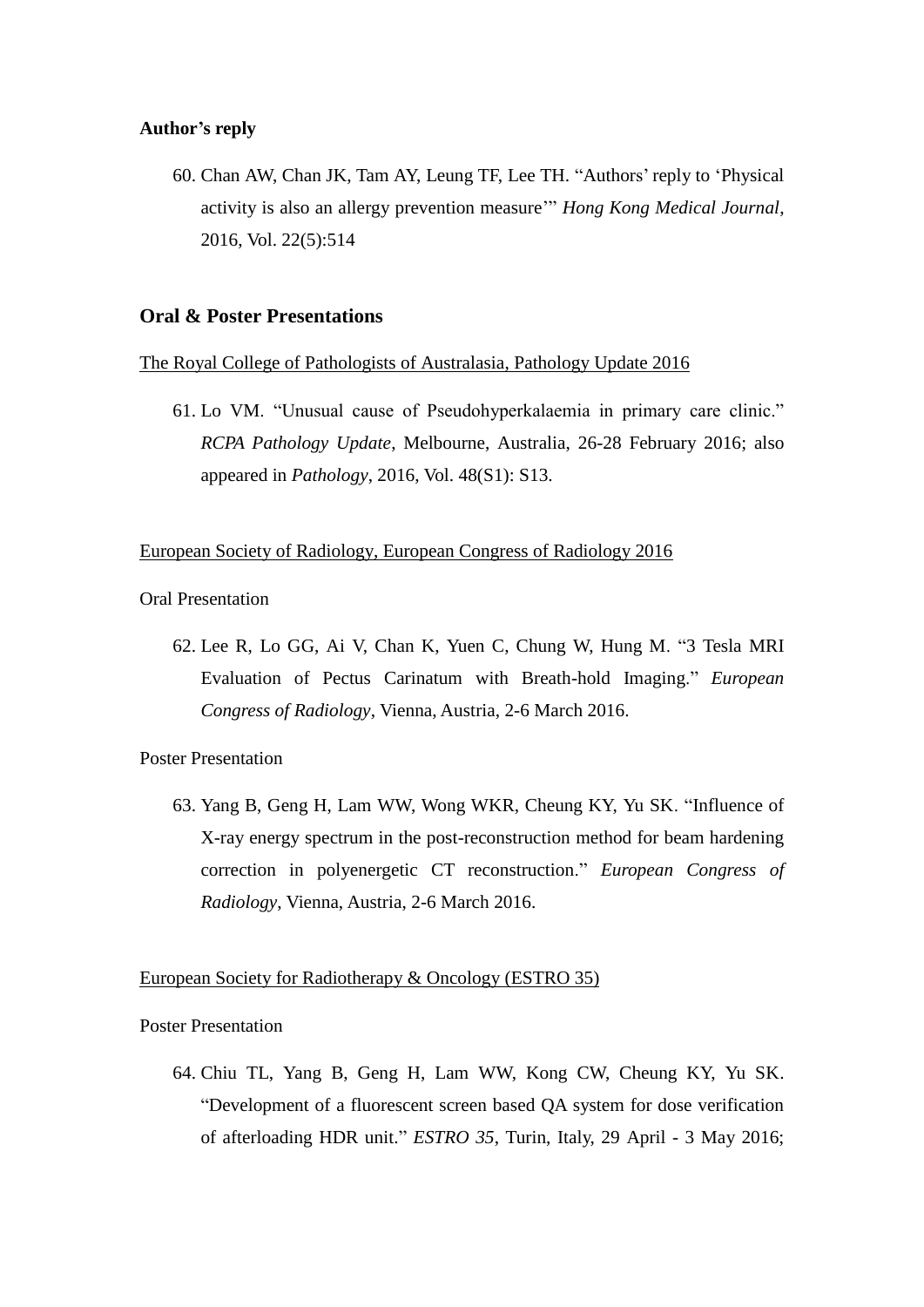also appeared in *Radiotherapy and Oncology*, 2016, Vol. 119(Supp. 1): S470-S471.

- 65. Geng H, Lam WW, Yang B, Cheung KY, Yu SK. "Feasibility of MLC dosimetric leaf gap measurement using OCTAVIUS 4D system." *ESTRO 35*, Turin, Italy, 29 April - 3 May 2016; also appeared in *Radiotherapy and Oncology*, 2016, Vol. 119(Supp. 1): S715 - S716 .
- 66. Kong CW, Lam WW, Wong WKR, Lo SG, Chiu TL, Yu SK. "Dosimetric impact of target separation in craniocaudal direction with TomoDirect Dynamic Jaw." *ESTRO 35*, Turin, Italy, 29 April - 3 May 2016; also appeared in *Radiotherapy and Oncology*, 2016, Vol. 119(Supp. 1): S716
- 67. Yang B, Geng H, Lam WW, Cheung KY, Yu SK. "An empirical post-reconstruction method for beam hardening correction in CT reconstruction." *ESTRO 35*, Turin, Italy, 29 April - 3 May 2016; also appeared in *Radiotherapy and Oncology*, 2016, Vol. 119: S856-S857.

## International Society for Magnetic Resonance in Medicine (ISMRM) 24<sup>th</sup> Annual Meeting & Exhibition

Poster Presentation

- 68. Ding AY, Wong OL, Yuan J, Law MWK, Cheng KF, Chan KT, Lo GG, Cheung KY, Yu SK. "Tissue positional repeatability in head and neck revealed by a dedicated MR simulator: Is positioning verification using bony landmarks adequate in radiotherapy treatment?" *24th ISMRM Annual Meeting & Exhibition*, Singapore, 7 - 13 May 2016.
- 69. Law MWK, Lee CMH, Lo GG, Yuan J, Wong OL, Ding AY, Yu SK. "Automatic MR-based Skull Segmentation using Local Shape and Global Topology Priors." *24th ISMRM Annual Meeting & Exhibition*, Singapore, 7 - 13 May 2016.
- 70. Wong OL, Yuan J, Lo GG, Leung TWT, Chung WK, Ho BWH. "Statistical evaluation of bi-exponential IVIM effect in healthy human liver and its dependence on the cut-off b-value for segmented biexponential fit." *24th ISMRM Annual Meeting & Exhibition*, Singapore, 7 - 13 May 2016.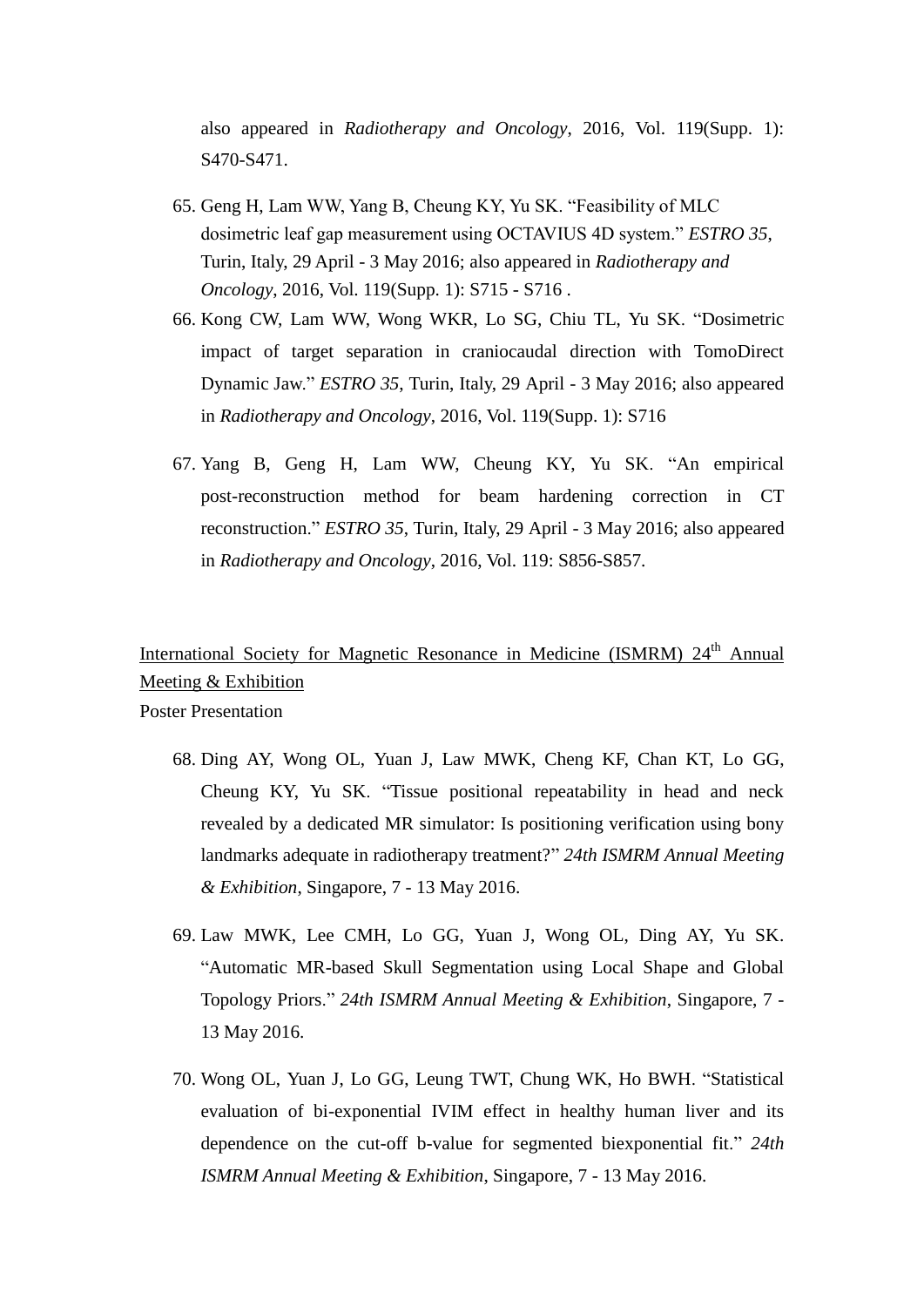71. Yuan J, Lo GG, Wong OL, Chan HL, Wong TT, Cheung SY. "Distinguishing pure ductal carcinoma in situ grade using quantitative DWI biomarkers at 3 Tesla." *24th ISMRM Annual Meeting & Exhibition*, Singapore, 7 - 13 May 2016.

The 55<sup>th</sup> Annual Conference of the Particle Therapy Co-operative Group (PTCOG 55) Poster Presentation

- 72. Cheung CW, Lo SG, Law MWK, Lam WW, Kong CW, Yang B, Cheung KY, Yu SK. "Monte Carlo study of concrete activation in a synchrotron based proton treatment room." *PTCOG 55*, Prague, Czech Republic, 22 - 28 May 2016.
- 73. Ho YW, Choi HHF, Cheung KY, Yu SK. "Dosimetric advantages of intensity-modulated proton therapy over photon stereotactic radiosurgery in treatment of small intracranial lesions." *PTCOG 55*, Prague, Czech Republic, 22 - 28 May 2016.
- 74. Lam WW, Geng H, Kong CW, Ho YW, Yang B, Chiu TL, Cheung KY, Yu SK. "Dosimetric benefits of intensity-modulated proton therapy as compared with helical tomotherapy in the treatment of nasopharyngeal carcinoma." *PTCOG 55*, Prague, Czech Republic, 22 - 28 May 2016.

## Society of Nuclear Medicine and Molecular Imaging (SNMMI) 2016 Annual Meeting

#### Oral Presentation

75. Chen SR, Cheung W, Leung WT, Leung YL, Cheng K, Wong KN, Wong YH, Ho CL. "Response prediction in HCC patients treated with 90Y glass microspheres based on metabolic parameters: post-radioembolization 90Y PET/CT tumor dose and pretreatment 11C-acetate & 18F-FDG PET/CT metabolic grading." *SNMMI 2016 Annual Meeting,* San Diego, California; also appeared in *The Journal of Nuclear Medicine*, Vol. 57(5) suppl. 2: 296.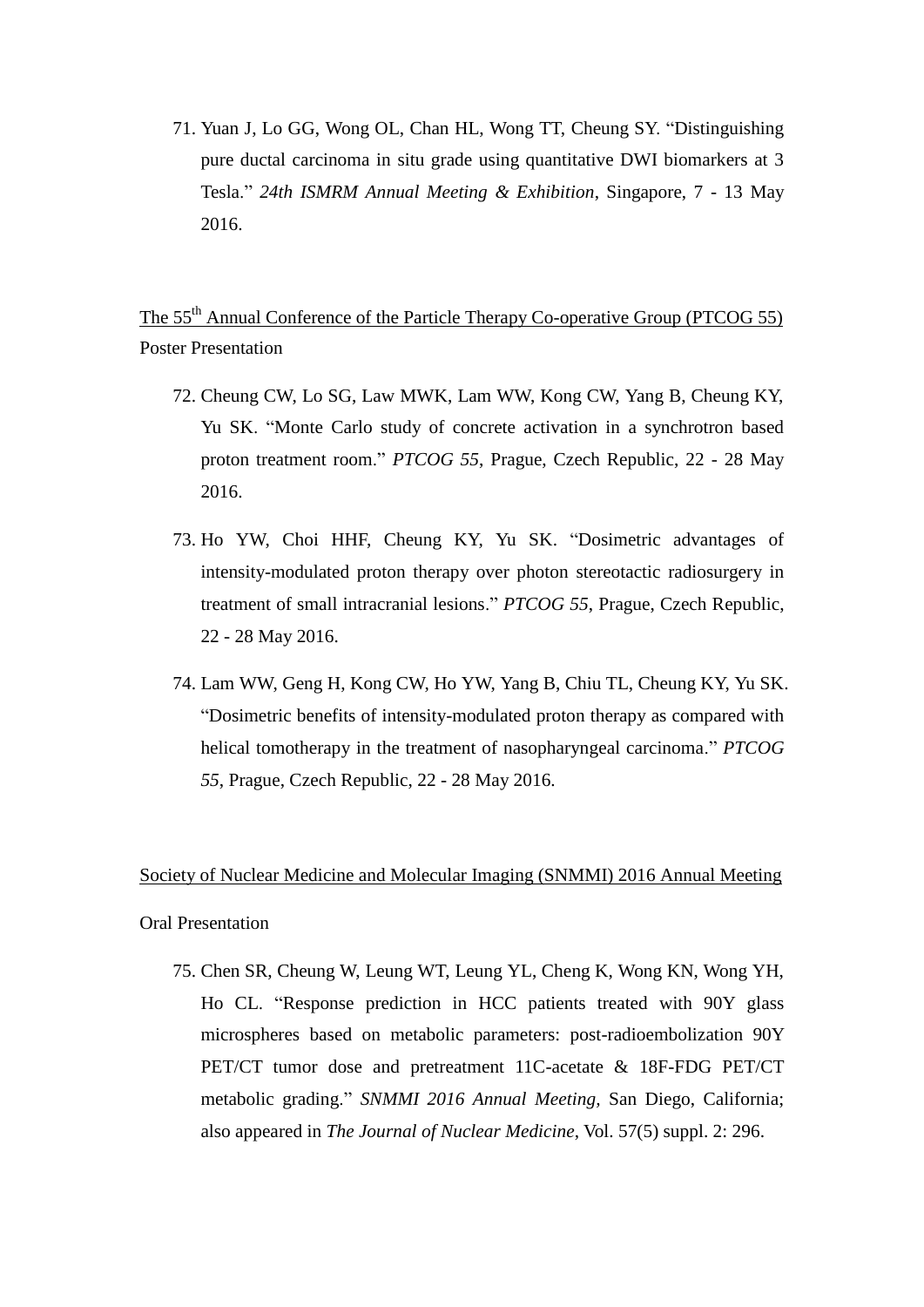76. Chen SR, Leung WT, Cheung W, Cheng K, Wong KN, Leung YL, Wong YH, Ho CL. "90Y PET/CT for dosimetry measurement and quantitative optimization in inoperable HCC patients treated by 90Y glass microspheres radioembolization." *SNMMI 2016 Annual Meeting,* San Diego, California; also appeared in *The Journal of Nuclear Medicine*, Vol. 57(5) suppl. 2: 303.

## Poster Presentation

77. Chen SR, Leung YL, AU Yeung KM, Cheung W, Wong KN, Cheng K, Wong YH, Lo G, Ho CL. "Comparative study of 18F-DOPA PET/MR and PET/CT in quantification accuracy and clinical applicability for Parkinson's disease: A static and dynamic data analysis." *SNMMI 2016 Annual Meeting,* San Diego, California; also appeared in *The Journal of Nuclear Medicine*, Vol. 57(5) suppl. 2: 1830.

#### MEDICON 2016

### Invited talk

78. Cheung KY. "Systems Medicine for the Delivery of Better Healthcare Services- IUPESM Perspective." Plenary speaker in *MEDICON* 2016, Paphos, Cyprus, 31 March - 2 April 2016

#### RSNA 102th Scientific Assembly and Annual Meeting

#### Oral Presentation

79. Wong OL, Lo GG, Yuan J. "Inter-scan positional variability of head and neck soft tissue on a dedicated 1.5T MR simulator with open-face immobilization." *the RSNA 102 th Scientific Assembly and Annual Meeting*, November 27 - December 2, 2016, McCormick Place, Chicago, Illinois.

#### Poster Presentation

80. Chen SR, Wong C, Cheung W, Leung YL, Cheng KC, Wong KN, Lo GG, Ho CL. "Quantification accuracy in detection of primary breast cancer and axillary lymph node metastasis by whole-body (WB) and prone breast PET/MR compared with PET/CT." the RSNA 102<sup>th</sup> Scientific Assembly and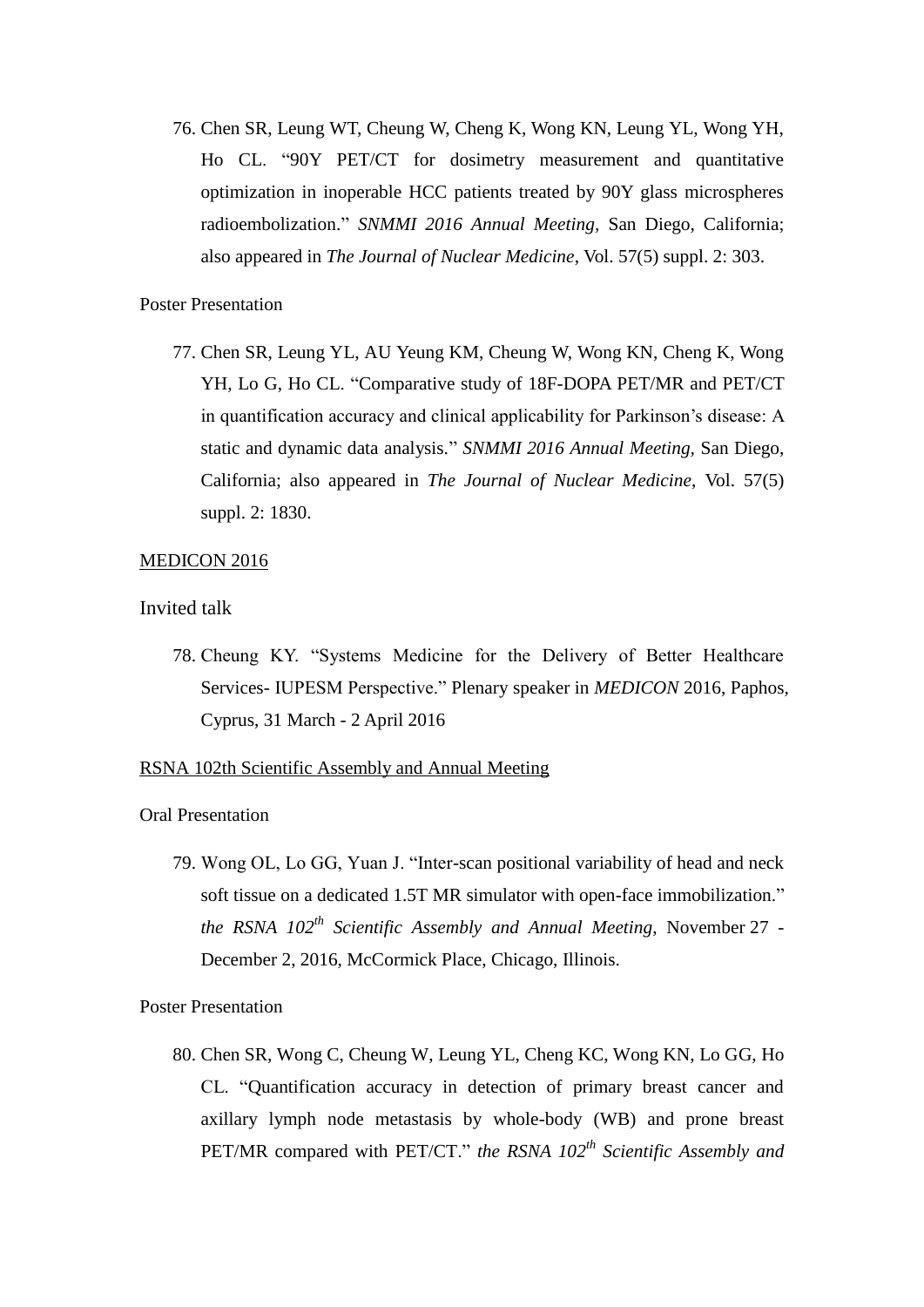*Annual Meeting*, November 27 - December 2, 2016, McCormick Place, Chicago, Illinois.

81. Lee R, Lo GG, Chan JK, Chan K, Hung B. "Whole Body MRI Imaging in Oncology Patients: Experience & Challenges." *the RSNA 102 th Scientific Assembly and Annual Meeting*, November 27 - December 2, 2016, McCormick Place, Chicago, Illinois.

The 68<sup>th</sup> AACC Annual Scientific Meeting & Clinical Lab Expo

Poster Presentation

- 82. Lo VM, Lee TH. "Molecular Allergology A 'MUST' Clinical Laboratory Service for Allergy Diagnosis and Targeted Patient Management (Peanut as an Example)." *The 68th AACC Annual Scientific Meeting & Clinical Lab Expo*, July 31 – August 4, 2016, Philadelphia; also appeared in *Clinical Chemistry*, 2016, Vol. 62(S10): S89
- 83. Lo VM. "Point of Care Glucose Testing Five-Years Performance Review with an In-house Established Quality Assessment Framework." *The 68th AACC Annual Scientific Meeting & Clinical Lab Expo*, July 31 – August 4, 2016, Philadelphia; also appeared in *Clinical Chemistry*, 2016, Vol. 62(S10): S192
- 84. Lo VM. "Sigma Metrics as Performance Indicator Contributes to Effective Cost and Man-hour Saving in Chemical Pathology Laboratory." *The 68th AACC Annual Scientific Meeting & Clinical Lab Expo*, July 31 – August 4, 2016, Philadelphia; also appeared in *Clinical Chemistry*, 2016, Vol. 62(S10): S159

The ISPD 20<sup>th</sup> International Conference on Prenatal Diagnosis and Therapy

Poster Presentation

85. Ho DN, Au CH, Lau J, Ma ES, Chan TL. "Preimplantation genetic diagnosis by haplotype enabled allele identification on whole-genome-amplification product from single biopsy." *The ISPD 20th International Conference on*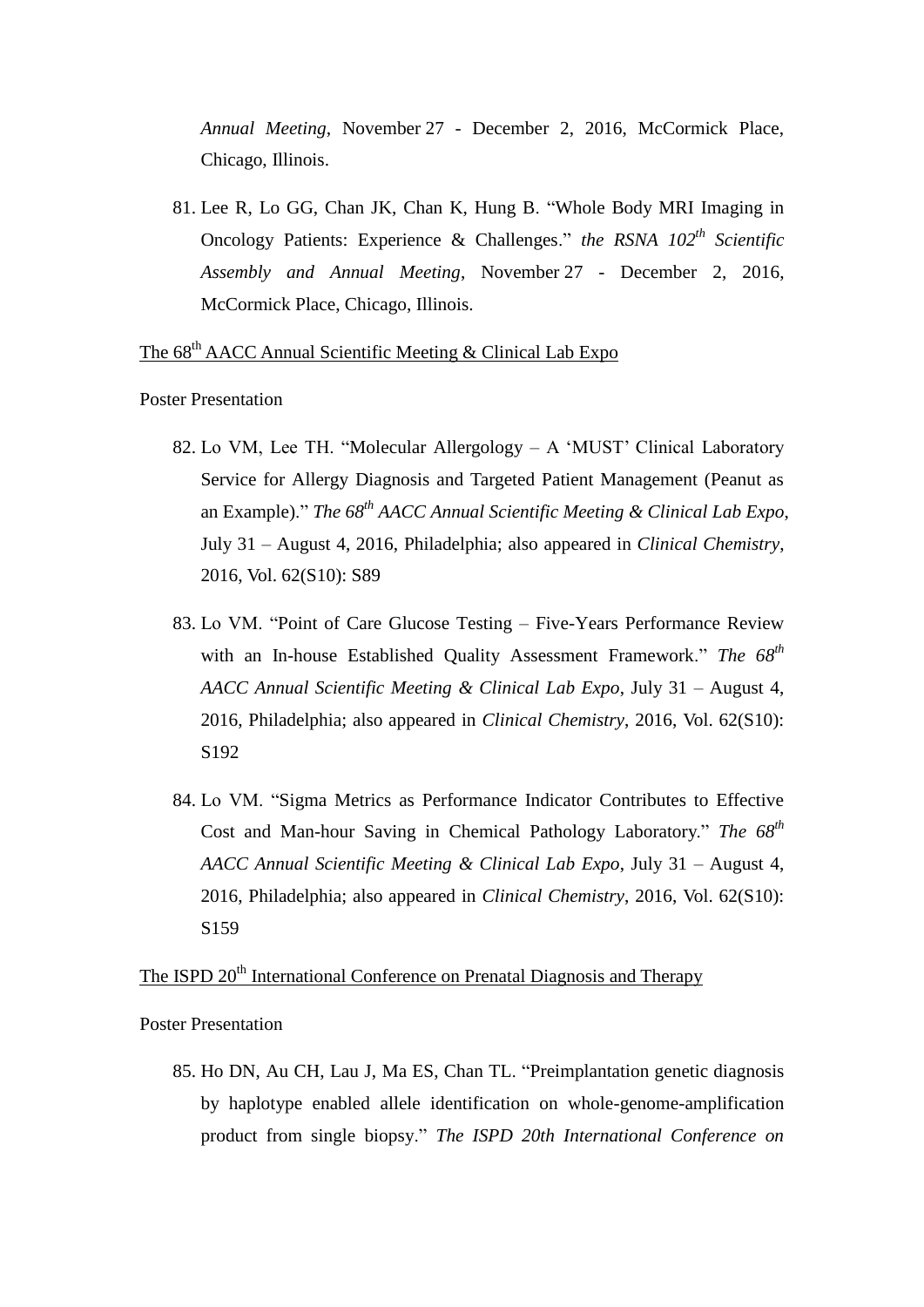*Prenatal Diagnosis and Therapy*, 10-13 Jul 2016, Berlin, Germany; also appeared in *Prenatal Diagnosis*, 2016, Vol.36(Suppl. 1): 23-84 (P-199)

Association for Molecular Pathology Annual Meeting 2016

Poster Presentation

- 86. Au CH, Ho DN, Chan TL, Kwong A, Ma ES. "A 'best of both worlds' primer trimming approach for NGS data: improving detection of mutations at and near primer binding sites in a breast cancer gene panel." *Association for Molecular Pathology Annual Meeting*, Nov 10-12, 2016, Charlotte, NC; also appeared in *Journal of Molecular Diagnostics*, 2016, Vol.18(6): 987
- 87. Au CH, Chan TL, Kwong A, Ma ES. "High-throughput screening of polymorphisms in PCR primer binding sites using public and private catalogs of human variation data." *Association for Molecular Pathology Annual Meeting*, Nov 10-12, 2016, Charlotte, NC; also appeared in *Journal of Molecular Diagnostics*, 2016, Vol.18(6): 987
- 88. Au CH, Chan TL, Kwong A, Ma ES. "Evaluation of bioinformatics pipeline by semi-simulated mutation controls for accurate germline and somatic mutation detection." *Association for Molecular Pathology Annual Meeting*, Nov 10-12, 2016, Charlotte, NC; also appeared in *Journal of Molecular Diagnostics*, 2016, Vol.18(6): 988

## 19<sup>th</sup> International Society of Radiographers and Radiological Technologists (ISRRT), World Congress

Oral presentation

- 89. Luo WM. "First Clinical Experience of Using Multichannel Vaginal Cylinder in High-dose-rate Brachytherapy." *19th ISRRT World Congress*, Oct 20-22, 2016, Seoul, Korea
- 90. Ng SY. "Investigation On Left Anterior Descending (LAD) Coronary Artery Motion In Respiratory and Cardiac Cycles For Left-sided Breast Irradiation Using Magnetic Resonance Imaging." *19th ISRRT World Congress*, Oct 20-22, 2016, Seoul, Korea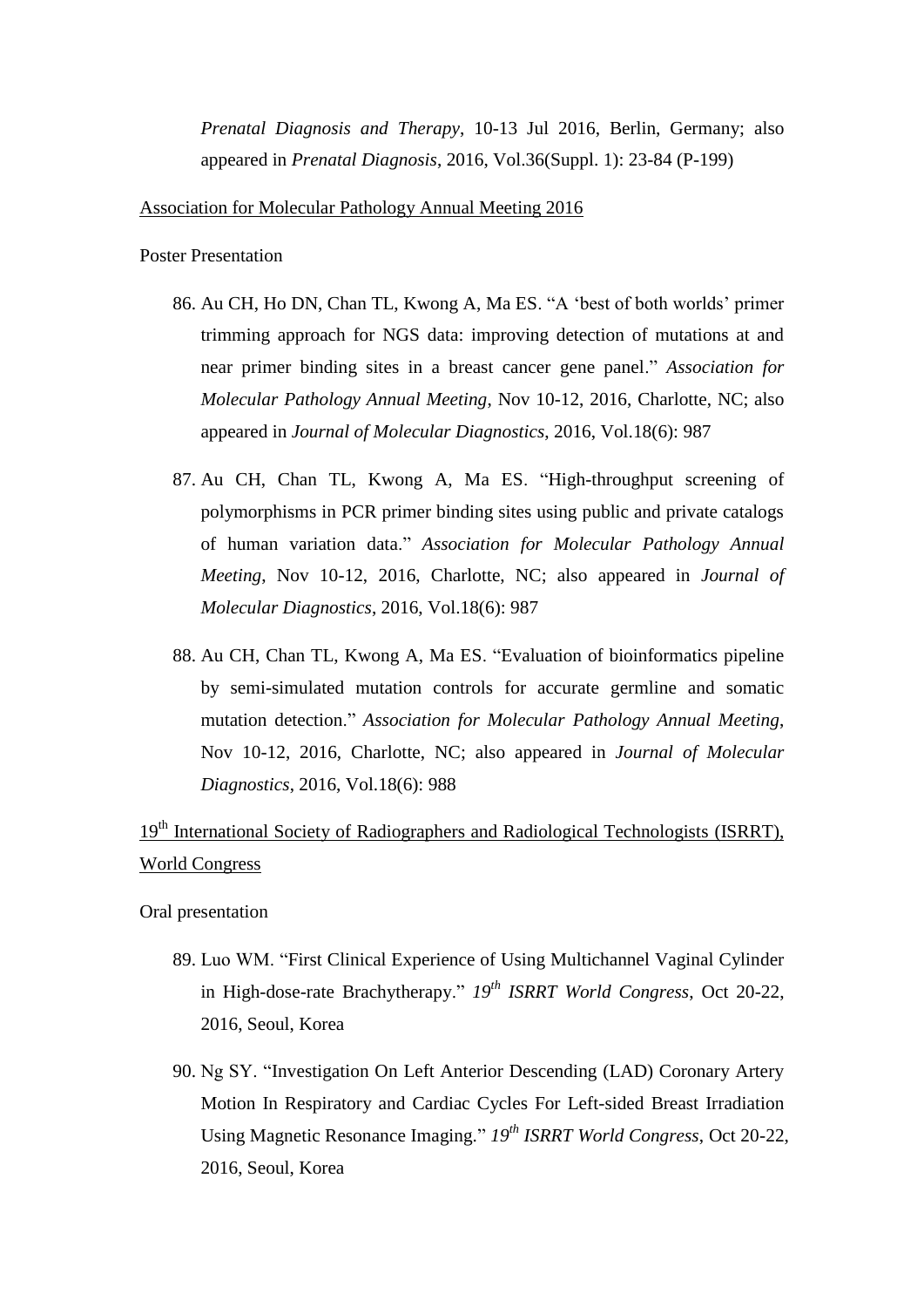Poster presentation

91. Chan CK, Luo WM, Lam CP. "The Use of Educational Video Prior to Radiation Therapy Planning Procedure to Improve Patient Knowledge and Satisfaction: A Randomized Controlled Study." *19th ISRRT World Congress*, Oct 20-22, 2016, Seoul, Korea

### Abstract

92. Yuen K, Law MYY. "Practical assessment using Virtual Simulation." *19th ISRRT World Congress*, Oct 20-22, 2016, Seoul, Korea

American Association of Physicists in Medicine (AAPM)  $58<sup>th</sup>$  Annual Meeting & Exhibition

Oral Presentation

93. Yang B, Wong WK, Ho YW, Geng H, Lam WW, Cheung KY, Yu SK. "Precision QA Measurement of Gantry Angle and Speed in Tomotherapy Using ArcCheck." *AAPM 58th Annual Meeting & Exhibition*, Jul 31 – Aug 4, 2016, Washington, DC, USA; also appeared in *Medical Physics*, 2016, Vol. 43(6): pp3634

Poster Presentation

- 94. Chiu TL, Yang B, Law MWK, Lam WW, Kong CW, Geng H, Cheung KY, Yu SK. "An Extraction Method for Correction of Detector Volume Effect in Small Field Profile Measurement." *AAPM 58th Annual Meeting & Exhibition*, Jul 31 – Aug 4, 2016, Washington, DC, USA; also appeared in *Medical Physics*, 2016, Vol. 43(6): pp3589
- 95. Law M, Yuan J, Wong O, Yu S. "MR Geometric Distortion Dependency On Imaging Sequence, Acquisition Orientation and Receiver Bandwidth of a Dedicated 1.5T MR-Simulator." *AAPM 58th Annual Meeting & Exhibition*, Jul 31 – Aug 4, 2016, Washington, DC, USA; also appeared in *Medical Physics*, 2016, Vol. 43(6): pp3646
- 96. Wong O, Yuan J, Law M, Ding A, Yu S, Cheung K. "Influence of the Elevated Posterior Position by Using the Customized Vacuum-Bag On the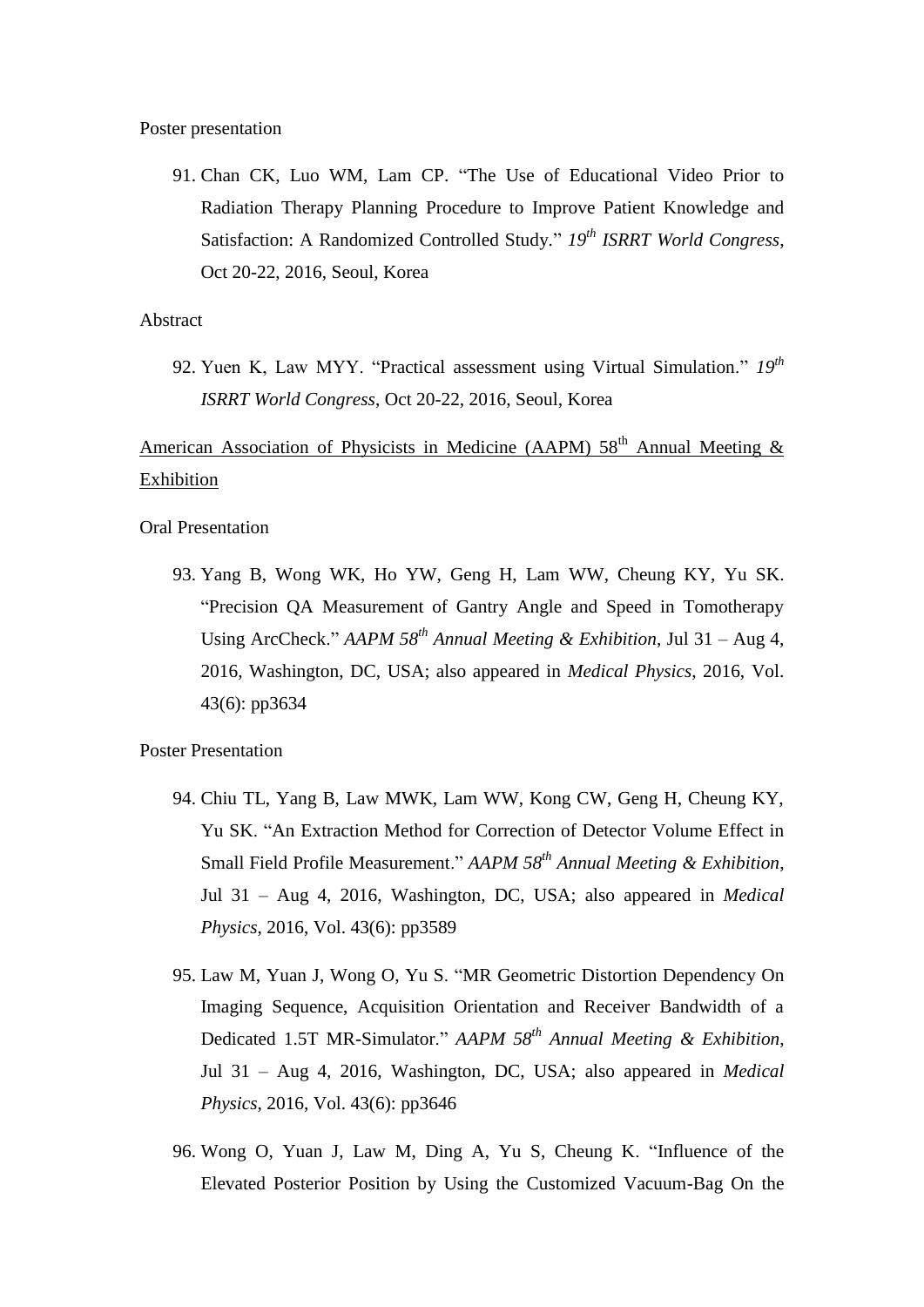Abdominal MR Image Quality: A Quantitative Phantom Study." *AAPM 58th Annual Meeting & Exhibition*, Jul 31 – Aug 4, 2016, Washington, DC, USA; also appeared in *Medical Physics*, 2016, Vol. 43(6): pp3444

- 97. Yang B, Wong WK, Lam WW, Geng H, Cheung KY, Yu SK. "Tomotherapy MLC Synchronization and Leaf Open Time Measurements Using ArcCheck." *AAPM 58th Annual Meeting & Exhibition*, Jul 31 – Aug 4, 2016, Washington, DC, USA; also appeared in *Medical Physics*, 2016, Vol. 43(6): pp3568
- 98. Yang B, Wong WK, Geng H, Lam WW, Cheung KY, Yu SK. "A Filmless Method for Measurement of Couch Translation Per Gantry Rotation and Couch Speed for Tomotherapy Using ArcCheck." *AAPM 58th Annual Meeting & Exhibition*, Jul 31 – Aug 4, 2016, Washington, DC, USA; also appeared in *Medical Physics*, 2016, Vol. 43(6): pp3568
- 99. Yuan J, Wong OL, Cheung KY, Yu SK. "ACR MRI Phantom Test On a 1.5T MR-Simulator with Flexible Coils Setting and Performance Comparison to Volumetric Head Coil Setting." *AAPM 58th Annual Meeting & Exhibition*, Jul 31 – Aug 4, 2016, Washington, DC, USA; also appeared in *Medical Physics*, 2016, Vol. 43(6): pp3442-3443

## American Society for Radiation Oncology (ASTRO) 58<sup>th</sup> Annual Meeting

Poster Presentation

- 100. Kong CW, Geng H, Lam WW, Lo SG, Cheung CW, Chiu TL, Yu SK, Cheung KY. "A Complexity-Based Correction Factor for a Commercial 4-Dimensional Ionization Chamber Array System on IMRT Dosimetry Quality Assurance Measurements." *ASTRO 58th Annual Meeting*, Sep 25 – 28, 2016, Boston, Massachusetts, USA; also appeared in *International Journal of Radiation Oncology*, Vol. 96(2): Supplement, E609-E610
- 101. Lee VH, Lam TW, Ng SC, Szeto MH, Lam KO, Leung TW. "Effect of Titanium Hardware on Radiation Dosimetry in Postoperative Proton Versus Photon Spinal Stereotactic Body Radiation Therapy After Surgical Decompression for Spinal Cord Compression." *ASTRO 58th Annual Meeting*,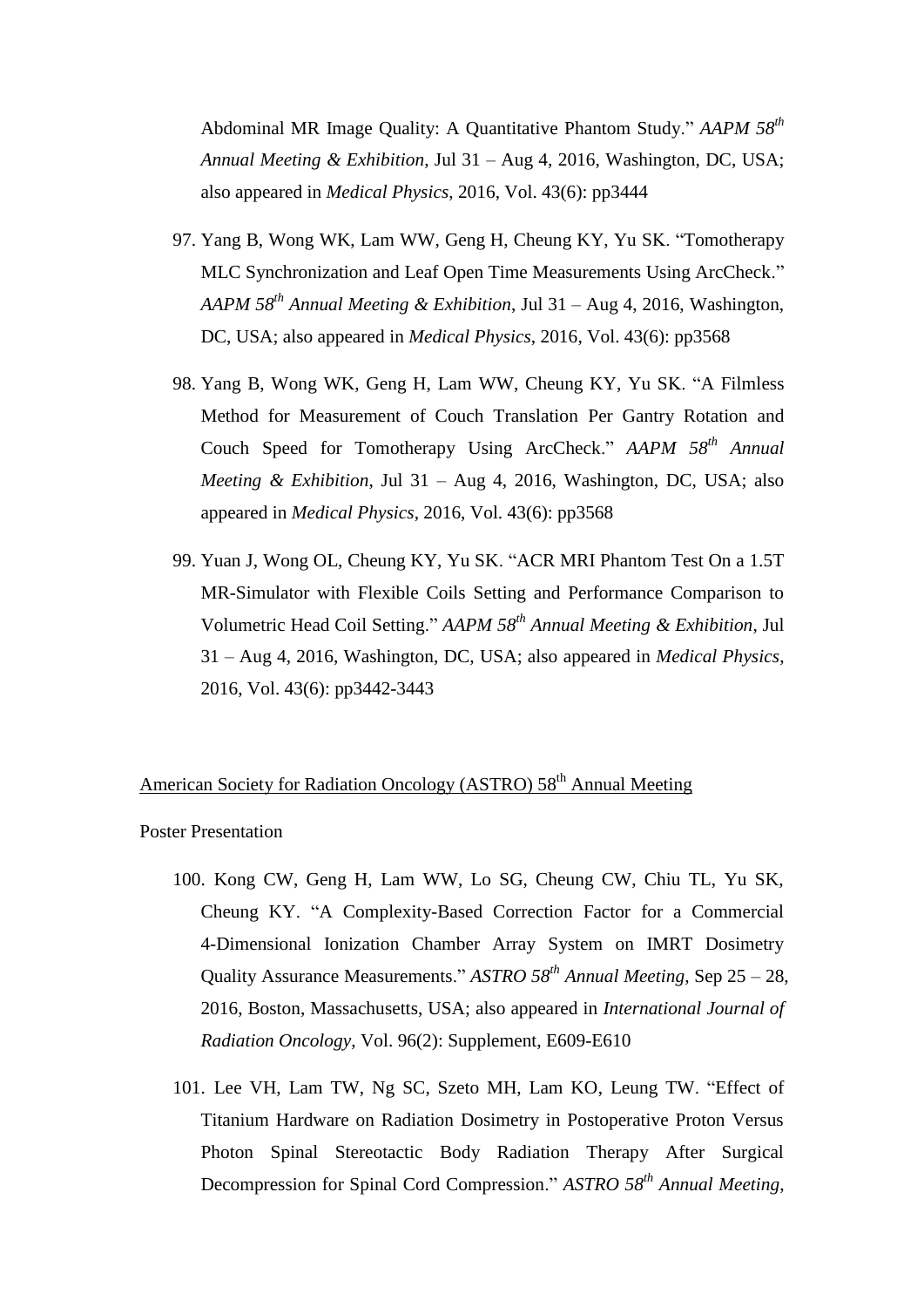Sep 25 – 28, 2016, Boston, Massachusetts, USA; also appeared in *International Journal of Radiation Oncology*, Vol. 96(2): Supplement, E80-81

102. Yuan J, Wong OL, Law MWK, Ding AY, Cheung KY, Yu SK. "Delineation variability of head and neck organs at risk on T1-weighted isotropic MR images: a pilot study on healthy volunteers." *ASTRO 58th Annual Meeting*, Sep 25 – 28, 2016, Boston, Massachusetts, USA; also appeared in *International Journal of Radiation Oncology*, Vol. 96(2): Supplement, E609

## The 17<sup>th</sup> International Congress of Dietetics

103. U Flavia, Chan JKC, Chow JMY, Lau VWY, Chow WS, Man Manbo, Huie C, Yu SL, Chan QWL. "Improvement in Dietetic Referral Rate after Healthcare Professional Education and a change in the Data Collection of Chinese – Malnutrition Universal Screening Tool (C-MUST)." *The 17th International Congress of Dietetics*, Sep 7-10, 2016

#### International Congress of Radiology, 2016

104. Law MYY. "International accreditation framework for radiography education." *International Congress of Radiology*, 20-23 September 2016, Buenos Aires, Argentina

#### Annual Conference of the Chinese Society of Imaging Technology, 2016

105. Law MYY. "Evolution and innovation of medical imaging degree education." *Annual Conference of the Chinese Society of Imaging Technology*, 14-15 October 2016, Suzhou, China

Conference of the Indonesia Association of Radiological Technologists, 2016

106. Law MYY. "Global Accreditation for Radiography Education?" *Conference of the Indonesia Association of Radiological Technologists*, 3-5 Nov 2016, Makasar, Indonesia